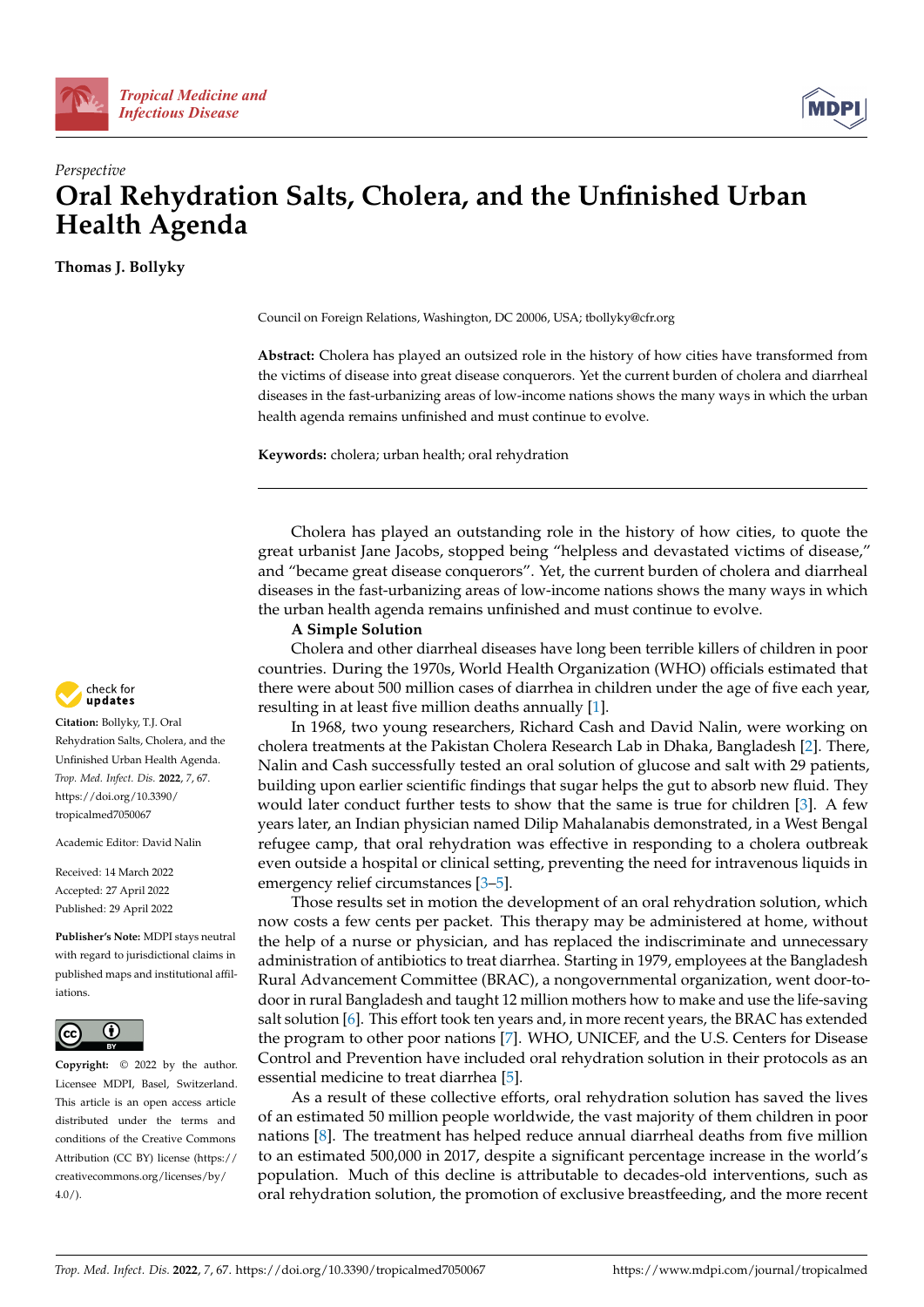recommendation to use zinc for diarrhea treatment. A new oral cholera vaccine, which requires clean water and two doses given two weeks apart, has helped reduce massive outbreaks in Somalia and Yemen and the high burden of disease in the Democratic Republic of Congo (DRC) and South Sudan. In 2018, Bangladesh and India reported not a single death from the disease [\[9\]](#page-3-7).

More than 50 years after its development, oral rehydration solution (ORS) is recognized as an important treatment for other forms of dehydration as well, including dehydrationinduced kidney injury and Ebola virus disease. Much more remains to be done, however. The global adoption of ORS slowed after 1995, and more than half of the world's children in low- and middle-income countries still do not receive cost-effective and easy-to-administer treatment [\[10,](#page-3-8)[11\]](#page-3-9). Still, it is hard to disagree with the prestigious British medical journal *Lancet*, which in 1978, called oral rehydration treatment "potentially the most important medical advance of the twentieth century" [\[12\]](#page-3-10).

The oral rehydration solution first pioneered by Nalin and Cash and distributed by Bangladesh's innovative nongovernmental organizations has not only prevented millions of unnecessary deaths, but they—along with antibiotics and childhood vaccines—have also been one of a handful of cheap, lifesaving interventions that have enabled cities in developing countries to grow beyond the limits of their poverty and infrastructure [\[13\]](#page-3-11). This progress has occurred despite many poor countries being unable to make the same heavy investment in clean water and sanitation that accompanied earlier urbanization in wealthier nations. In doing so, these humble salts have contributed to the rise of a new phenomenon in human history: large, low-income country cities.

### **Large Cities Were Once a Rich Country Phenomenon**

For most of human history, the only large cities were either wealthy industrial centers, such as Liverpool or London, or the capitals of empires, such as Rome, which could draw enough migrants from the countryside to compensate for the loss of city dwellers due to the unrelenting assault of viruses, bacteria, and parasites that accompanied crowds of people. Great epidemics like the Plague of Athens are famous for ravaging the urban centers of antiquity, but it was the everyday killers—tuberculosis, dysentery, and other intestinal and diarrheal diseases—that kept large cities deadly for millennia. As recently as 1800, only 3 percent of humanity lived in cities.

Scientific advancements, such as germ theory, and industrial and consumer demands for clean water and fire protection, all contributed to the public health revolution that followed [\[14](#page-3-12)[,15\]](#page-3-13), but it was the repeated pandemics of cholera in the 19th century that demonstrated that selective sanitation only for the wealthy was insufficient to prevent the heavy toll of water-borne disease [\[16\]](#page-3-14). The first municipal and national boards of health in Britain and the United States were established after repeated outbreaks of cholera [\[17](#page-3-15)[–19\]](#page-3-16). Access to municipal waterworks increased exponentially, from low levels to widespread coverage over a few decades [\[20\]](#page-3-17). The percentage of urban American households supplied with filtered water grew from 0.3 percent in 1880 to 93 percent in 1940 [\[21\]](#page-3-18). In 1857, no U.S. city had a sanitary sewer system; by 1900, 80 percent of U.S. city residents were served by one [\[22\]](#page-3-19). Life expectancy at birth for males in New York City rose from 29 years in 1880 to 45 years in 1910 [\[23\]](#page-4-0). Improved access to filtered and chlorinated water alone accounted for nearly half of the decline in mortality in U.S. cities between 1900 and 1936 [\[24\]](#page-4-1). Similar advances were seen elsewhere in the cities of Europe and other industrializing nations [\[25,](#page-4-2)[26\]](#page-4-3).

As the relentless toll of everyday plagues and parasites lessened, more big cities emerged, but only in wealthy, industrialized nations. When the United Kingdom became one-third urbanized in 1861, the average income of its citizens was around USD 5000 (measured in 2005 dollars) [\[27\]](#page-4-4). The United States became a majority urban country in 1920 with a per capita income, in contemporary terms, of about USD 7500 [\[28\]](#page-4-5).

It was not until 1960 that growth in cities started to shift to poorer nations. No lowincome country with a per capita income below USD 1250 (measured again in 2005 dollars) was more than one-third urbanized in 1960; six nations with per capita incomes between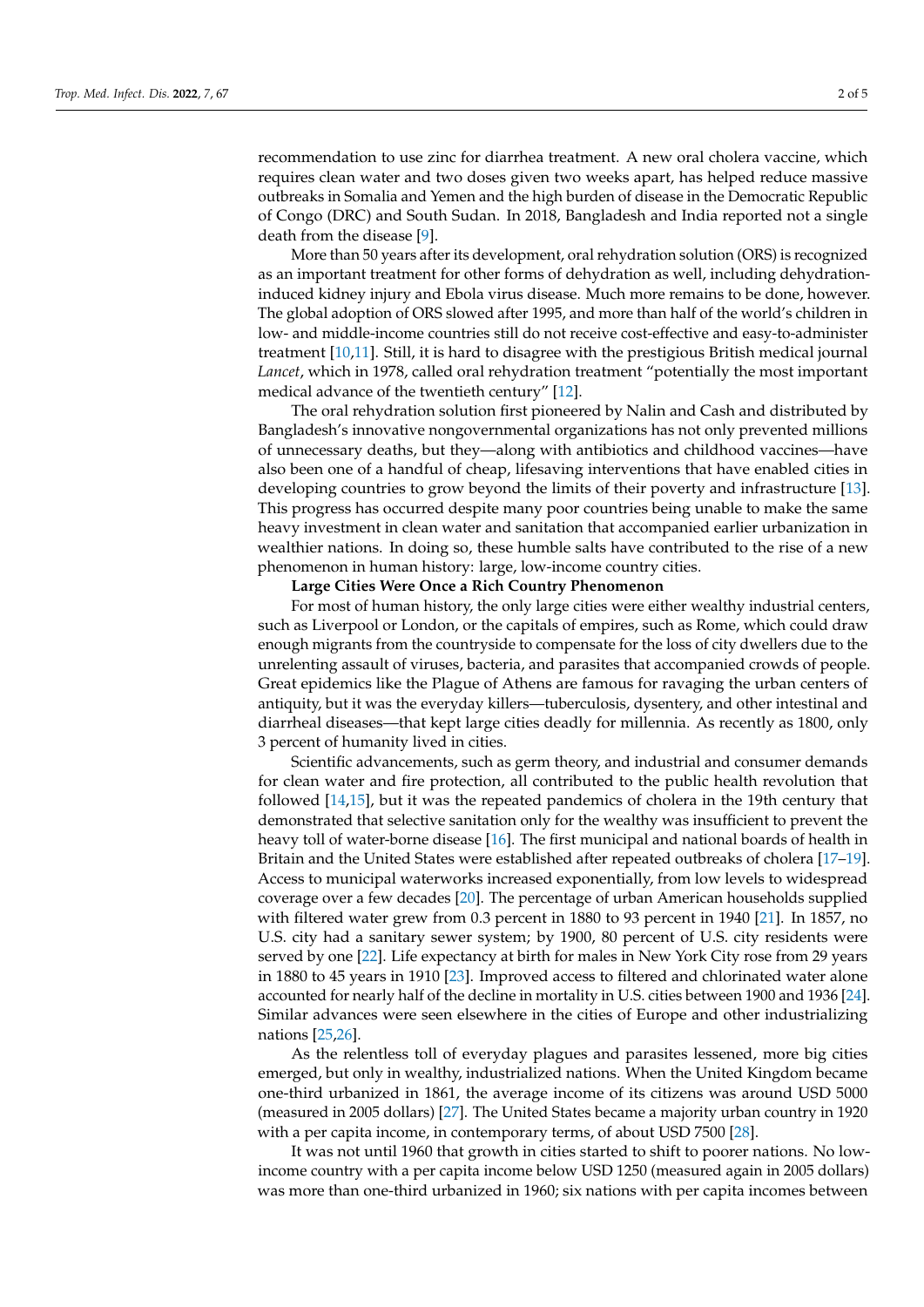USD 1500 and USD 2500 reached that threshold, almost all in Latin America [\[27\]](#page-4-4). Over time, the level of the wealth of nations urbanizing progressively declined, and urban population growth shifted to South Asia and sub-Saharan Africa [\[29\]](#page-4-6). In some cases, this urbanization has occurred ahead of the industrialization that prompted migration to cities in wealthier nations [\[30\]](#page-4-7). With the decline in endemic infectious diseases and child mortality, the natural growth rate has contributed a larger share to the overall increase in urbanization in lowand middle-income nations [\[31\]](#page-4-8). The population of city dwellers globally is projected to grow by 2.5 billion by 2050, with nearly 90 percent in lower-income nations in Africa and Asia.

## **The Global Geography of Cities and the Unfinished Urban Health Agenda**

Urbanization in lower-income nations could offer billions of people better access to jobs and healthcare services and a gateway to the world economy. No country has ever become wealthy without urbanizing first. To reap those benefits, those nations will have to confront the looming health and environmental challenges of urban life [\[32\]](#page-4-9).

Population growth is outpacing city infrastructure and the expansion of public services in the fastest-urbanizing nations, especially in sub-Saharan Africa. The availability of piped water in cities in the region fell by 10 percent between 1990 and 2015, and only four out of ten new city residents had access to improved sanitation, as defined by the World Health Organization [\[33\]](#page-4-10). The construction of adequate housing and paved roads is likewise not keeping up with urbanization in many poor cities in the region. Nigeria, the most populous nation in sub-Saharan Africa, is projected to have a shortfall of 20 million urban housing units by 2030 [\[34\]](#page-4-11).

The results of urban population growth outpacing city infrastructure are slums, informal settlements where 880 million people live worldwide [\[35\]](#page-4-12). Poor, crowded cities with limited health systems have also been the ideal incubators for outbreaks of emerging infections, like the Ebola epidemics in West Africa in 2014 and the Democratic Republic of Congo in 2018. Both SARS-CoV-1 and SARS-CoV-2 might have originated from uncontrolled urban wet markets. Modern cities are often larger and denser than Athens and the other urban centers of antiquity; outbreaks that occur in today's cities can spread internationally faster and with greater ease via global trade and air travel. Higher levels of air pollution are also a threat, responsible for killing an estimated 6.1 million people prematurely in 2016 [\[36\]](#page-4-13).

The slums in lower-income nations today are considerably healthier than slums in the 19th century cities of the United States and Europe, where between 200 and 300 out of every 1000 children under the age of five died. There is limited health data on modern slums, however, and much progress is reported in averages that may mask disparities. There is some indication that the health benefits of urban life may not be equally distributed among the poor residents of cities like Cairo, Dhaka, or Nairobi [\[37,](#page-4-14)[38\]](#page-4-15).

A recent study found that cities offer greater access to piped water and sanitation, but that reported rates of diarrhea increase with greater urban density in lower-income nations [\[30\]](#page-4-7). Municipal water systems in dense urban areas are older, poorly maintained, and suffer from low or intermittent water pressure, which reduces the effectiveness of chlorination [\[39,](#page-4-16)[40\]](#page-4-17). Many cities in low-income countries supply water on a rotating basis for a limited number of hours at a time [\[41\]](#page-4-18). Moreover, urban water systems are only effective in fighting water-borne disease when paired with street cleaning and wellfunctioning sewer systems, which many lower-income country cities still lack [\[42,](#page-4-19)[43\]](#page-4-20). Waste treatment plants are rare in Africa and Asia, and treat only 15 percent of municipal wastewater in Latin America [\[44\]](#page-4-21). Deaths from cholera and other diarrheal illnesses in lower-income countries are generally decreasing much faster than the incidence of these diseases, suggesting that treatment is playing a large role than effective prevention [\[45\]](#page-4-22). Other rising health concerns also increase with urban density in lower-income nations, such as obesity, high blood pressure, and diabetes [\[30\]](#page-4-7).

It may be time to think about the urban health agenda more as being more about economic geography than cityscapes per se [\[46\]](#page-4-23). This insight rings true to the lived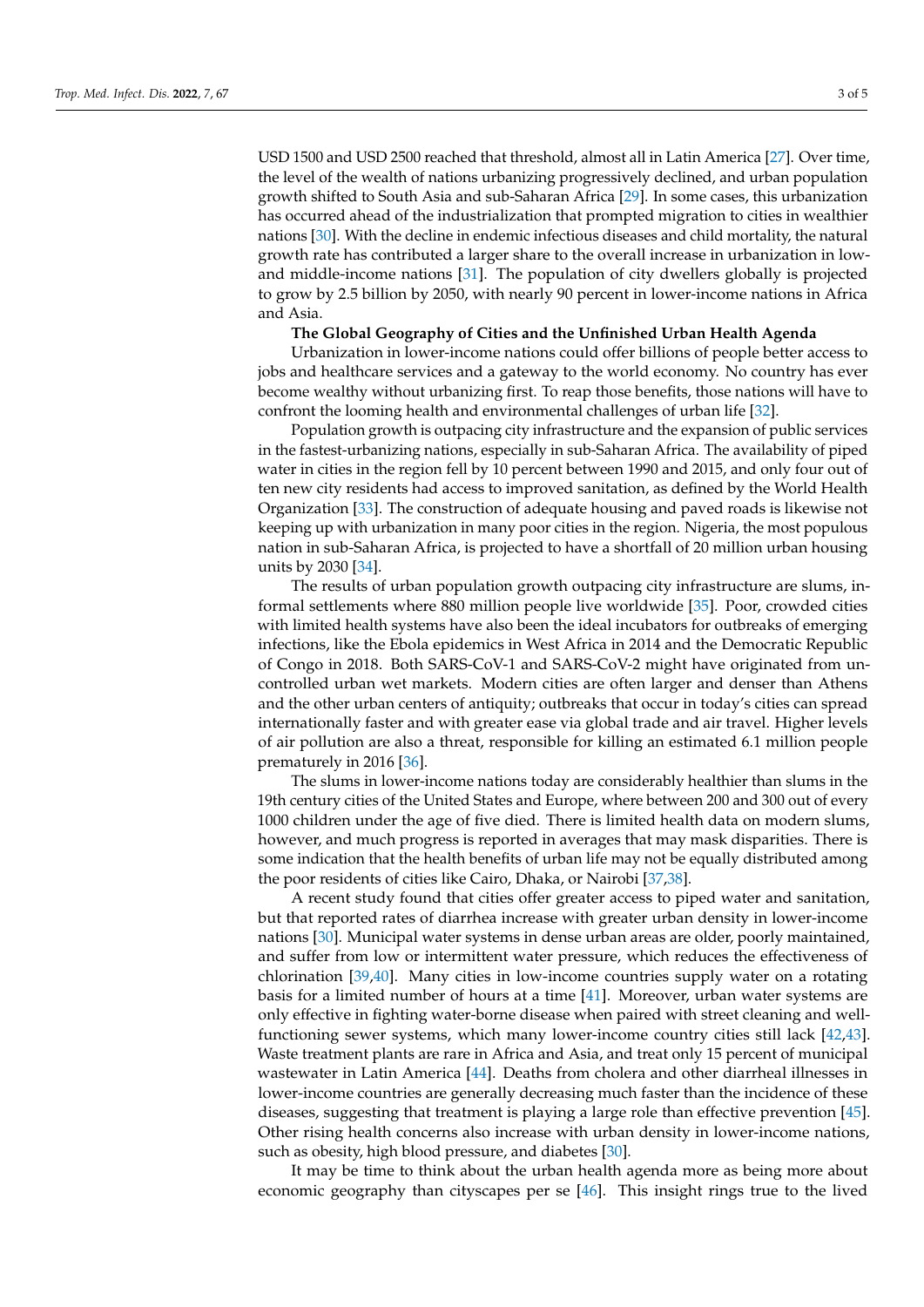experience of this COVID-19 pandemic. The most devastated areas in wealthy and poor nations alike have often been those with crowded living conditions, poor and socially marginalized residents, workplaces with few provisions for worker safety, and inadequate access to public services such as effective sanitation and safe water [\[47\]](#page-4-24). This is a particular concern in the fast-urbanizing regions where ORS is lowest in central sub-Saharan Africa, parts of western and eastern sub-Saharan Africa, the Middle East, and South America [\[5\]](#page-3-3).

Societal and medical responses to cholera have helped shaped the history of cities, but it is cities that will define the future burden of cholera, diarrheal disease, and global health more broadly.

**Funding:** This research was funded by Bloomberg Philanthropies.

**Institutional Review Board Statement:** Not applicable.

**Informed Consent Statement:** Not applicable.

**Data Availability Statement:** Not applicable.

**Conflicts of Interest:** The author declares no conflict of interest.

#### **References**

- <span id="page-3-0"></span>1. Control of Diarrhoeal Diseases: WHO's Programme Takes Shape. *WHO Chron.* **1978**, *32*, 369–372.
- <span id="page-3-1"></span>2. Woodward, B. *Scientists Greater than Einstein*; Quill Driver Books: Fresno, CA, USA, 2009; p. 113.
- <span id="page-3-2"></span>3. Ruxin, J.N. Magic Bullet: The History of Oral Rehydration Therapy. *Med. Hist.* **1994**, *38*, 363–397. [\[CrossRef\]](http://doi.org/10.1017/S0025727300036905) [\[PubMed\]](http://www.ncbi.nlm.nih.gov/pubmed/7808099)
- 4. Gawande, A. Slow Ideas. The New Yorker. Available online: <http://www.newyorker.com/magazine/2013/07/29/slow-ideas> (accessed on 11 March 2022).
- <span id="page-3-3"></span>5. Wiens, K.E.; Lindstedt, P.A.; Blacker, B.F.; Johnson, K.B.; Baumann, M.M.; Schaeferr, L.E.; Abbastabar, H., Sr.; Abd-Allah, F.; Abdelalim, A.; Abdollahpour, I.; et al. Mapping Geographical Inequalities in Oral Rehydration Therapy Coverage in Low-Income and Middle-Income Countries, 2000–2017. *Lancet Glob. Health* **2020**, *8*, e1038–e1060. [\[CrossRef\]](http://doi.org/10.1016/S2214-109X(20)30230-8)
- <span id="page-3-4"></span>6. Koehlmoos, T.; Islam, Z.; Anwar, S.; Hossain, S.; Gazi, R.; Streatfield, P.K.; Bhuiya, A. Health Transcends Poverty: The Bangladesh Experience. In *'Good Health at Low Cost' 25 Years on: What Makes a Successful Health System*; Balabanova, D., McKee, M., Mills, A., Eds.; The London School of Hygiene and Tropical Medicine: London, UK, 2011.
- <span id="page-3-5"></span>7. Yee, A. The Power, and Process, of a Simple Solution. *The New York Times*. Available online: [https://opinionator.blogs.nytimes.](https://opinionator.blogs.nytimes.com/2014/08/14/the-power-and-process-of-a-simple-solution/) [com/2014/08/14/the-power-and-process-of-a-simple-solution/](https://opinionator.blogs.nytimes.com/2014/08/14/the-power-and-process-of-a-simple-solution/) (accessed on 11 March 2022).
- <span id="page-3-6"></span>8. Fontaine, O.; Garner, P.; Bhan, M.K. Oral Rehydration Therapy: The Simple Solution for Saving Lives. *BMJ* **2007**, *334*, s14. [\[CrossRef\]](http://doi.org/10.1136/bmj.39044.725949.94) [\[PubMed\]](http://www.ncbi.nlm.nih.gov/pubmed/17204754)
- <span id="page-3-7"></span>9. World Health Organization. *Wkly. Epidemiol. Rec.* **2019**, *94*, 561–580.
- <span id="page-3-8"></span>10. UNICEF. Diarrhoea Remains a Leading Killer of Young Children, Despite the Availability of a Simple Treatment Solution. Available online: <https://data.unicef.org/topic/child-health/diarrhoeal-disease/#> (accessed on 7 December 2017).
- <span id="page-3-9"></span>11. Khan, A.M.; Wright, J.E.; Bhutta, Z.A. A Half Century of Oral Rehydration Therapy in Childhood Gastroenteritis: Toward Increasing Uptake and Improving Coverage. *Dig. Dis. Sci.* **2020**, *65*, 355–360. [\[CrossRef\]](http://doi.org/10.1007/s10620-019-05921-y)
- <span id="page-3-10"></span>12. Water with Sugar and Salt. *Lancet* **1978**, *312*, 300–301. [\[CrossRef\]](http://doi.org/10.1016/S0140-6736(78)91698-7)
- <span id="page-3-11"></span>13. Leon, D.A. Cities, Urbanization and Health. *Int. J. Epidemiol.* **2008**, *37*, 4–8. [\[CrossRef\]](http://doi.org/10.1093/ije/dym271)
- <span id="page-3-12"></span>14. Brown, J.C. Coping with Crisis? The Diffusion of Waterworks in Late Nineteenth-Century German Towns. *J. Econ. Hist.* **1988**, *48*, 307–318. [\[CrossRef\]](http://doi.org/10.1017/S0022050700004927)
- <span id="page-3-13"></span>15. Hamlin, C. Cholera Forcing: The Myth of the Good Epidemic and the Coming of Good Water. *Am. J. Public Health* **2009**, *99*, 1946–1954. [\[CrossRef\]](http://doi.org/10.2105/AJPH.2009.165688)
- <span id="page-3-14"></span>16. Szereter, S. *Health and Wealth: Studies in History and Policy*; University of Rochester: Rochester, NY, USA, 2007; p. 119.
- <span id="page-3-15"></span>17. Porter, D. *Health, Civilization, and the State: A History of Public Health from Ancient to Modern Times*; Routledge Books: New York, NY, USA, 1999; p. 153.
- 18. Duffy, J. *The Sanitarians: A History of American Public Health*; University of Illinois Press: Champaign, IL, USA, 1992; p. 53.
- <span id="page-3-16"></span>19. Jackson, L. *Dirty Old London: The Victorian Fight Against Filth*; Yale University Press: New Haven, CT, USA, 2015; p. 99.
- <span id="page-3-17"></span>20. Carter, S.B. City Waterworks, by Type of Ownership: 1800–1924. Table Dh236-239. In *Historical Statistics of the United States, Earliest Times to the Present: Millennial Edition*; Carter, S.B., Gartner, S.S., Haines, M.R., Olmstead, A.L., Sutch, R., Wright, G., Eds.; Cambridge University Press: New York, NY, USA, 2006.
- <span id="page-3-18"></span>21. Gordon, R.J. *The Rise and Fall of American Growth: The U.S. Standard of Living Since the Civil War*; Princeton University Press: Princeton, NJ, USA, 2017; p. 216.
- <span id="page-3-19"></span>22. Masten, S.E. Public Utility Ownership in 19th-Century America: The "Aberrant" Case of Water. *J. Law Econ. Organ.* **2011**, *27*, 604–654. [\[CrossRef\]](http://doi.org/10.1093/jleo/ewp041)